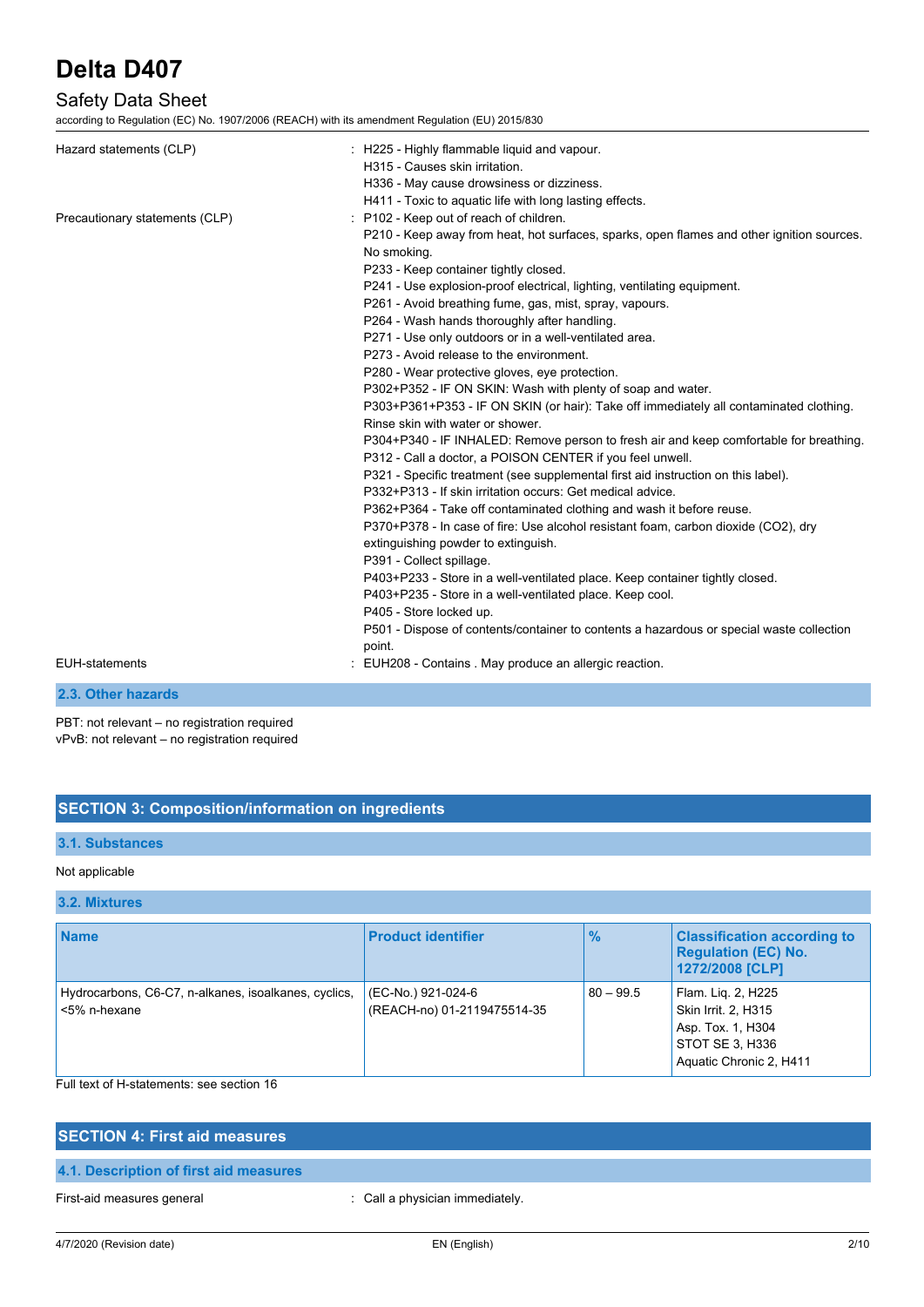

| First-aid measures after inhalation<br>First-aid measures after skin contact<br>First-aid measures after eye contact<br>First-aid measures after ingestion | : Remove person to fresh air and keep comfortable for breathing.<br>: Rinse skin with water/shower. Take off immediately all contaminated clothing. If skin<br>irritation occurs: Get medical advice/attention.<br>: Rinse eyes with water as a precaution.<br>: Do not induce vomiting. Call a physician immediately. |
|------------------------------------------------------------------------------------------------------------------------------------------------------------|------------------------------------------------------------------------------------------------------------------------------------------------------------------------------------------------------------------------------------------------------------------------------------------------------------------------|
| 4.2. Most important symptoms and effects, both acute and delayed                                                                                           |                                                                                                                                                                                                                                                                                                                        |

| Symptoms/effects after skin contact | : Irritation.          |
|-------------------------------------|------------------------|
| Symptoms/effects after ingestion    | : Risk of lung oedema. |

**4.3. Indication of any immediate medical attention and special treatment needed**

Treat symptomatically.

| <b>SECTION 5: Firefighting measures</b>                                                    |                                                                                                                                                                                                                                                                                                |
|--------------------------------------------------------------------------------------------|------------------------------------------------------------------------------------------------------------------------------------------------------------------------------------------------------------------------------------------------------------------------------------------------|
| 5.1. Extinguishing media                                                                   |                                                                                                                                                                                                                                                                                                |
| Suitable extinguishing media                                                               | : Water spray. Dry powder. Foam. Carbon dioxide.                                                                                                                                                                                                                                               |
| 5.2. Special hazards arising from the substance or mixture                                 |                                                                                                                                                                                                                                                                                                |
| Fire hazard<br>Hazardous decomposition products in case of fire                            | Highly flammable liquid and vapour.<br>: Toxic fumes may be released.                                                                                                                                                                                                                          |
| 5.3. Advice for firefighters                                                               |                                                                                                                                                                                                                                                                                                |
| Precautionary measures fire<br>Firefighting instructions<br>Protection during firefighting | Eliminate all ignition sources if safe to do so.<br>Do not enter fire area without proper protective equipment, including respiratory protection.<br>Do not attempt to take action without suitable protective equipment. Self-contained<br>breathing apparatus. Complete protective clothing. |

| <b>SECTION 6: Accidental release measures</b>                                             |                                                                                                                                                           |
|-------------------------------------------------------------------------------------------|-----------------------------------------------------------------------------------------------------------------------------------------------------------|
| 6.1. Personal precautions, protective equipment and emergency procedures                  |                                                                                                                                                           |
| 6.1.1. For non-emergency personnel<br>Protective equipment<br><b>Emergency procedures</b> | : Wear recommended personal protective equipment.<br>: No open flames, no sparks, and no smoking.                                                         |
| 6.1.2. For emergency responders<br>Protective equipment<br><b>Emergency procedures</b>    | : Do not attempt to take action without suitable protective equipment.<br>Cover spill with non combustible material, e.g.: sand/earth.                    |
| <b>6.2. Environmental precautions</b>                                                     |                                                                                                                                                           |
| Avoid release to the environment.                                                         |                                                                                                                                                           |
| 6.3. Methods and material for containment and cleaning up                                 |                                                                                                                                                           |
| For containment<br>Methods for cleaning up<br>Other information                           | : Collect spillage.<br>: Notify authorities if product enters sewers or public waters.<br>: Dispose of materials or solid residues at an authorized site. |

**6.4. Reference to other sections**

For further information refer to section 13.

| <b>SECTION 7: Handling and storage</b> |                                                      |
|----------------------------------------|------------------------------------------------------|
| 7.1. Precautions for safe handling     |                                                      |
| Additional hazards when processed      | : Flammable vapours may accumulate in the container. |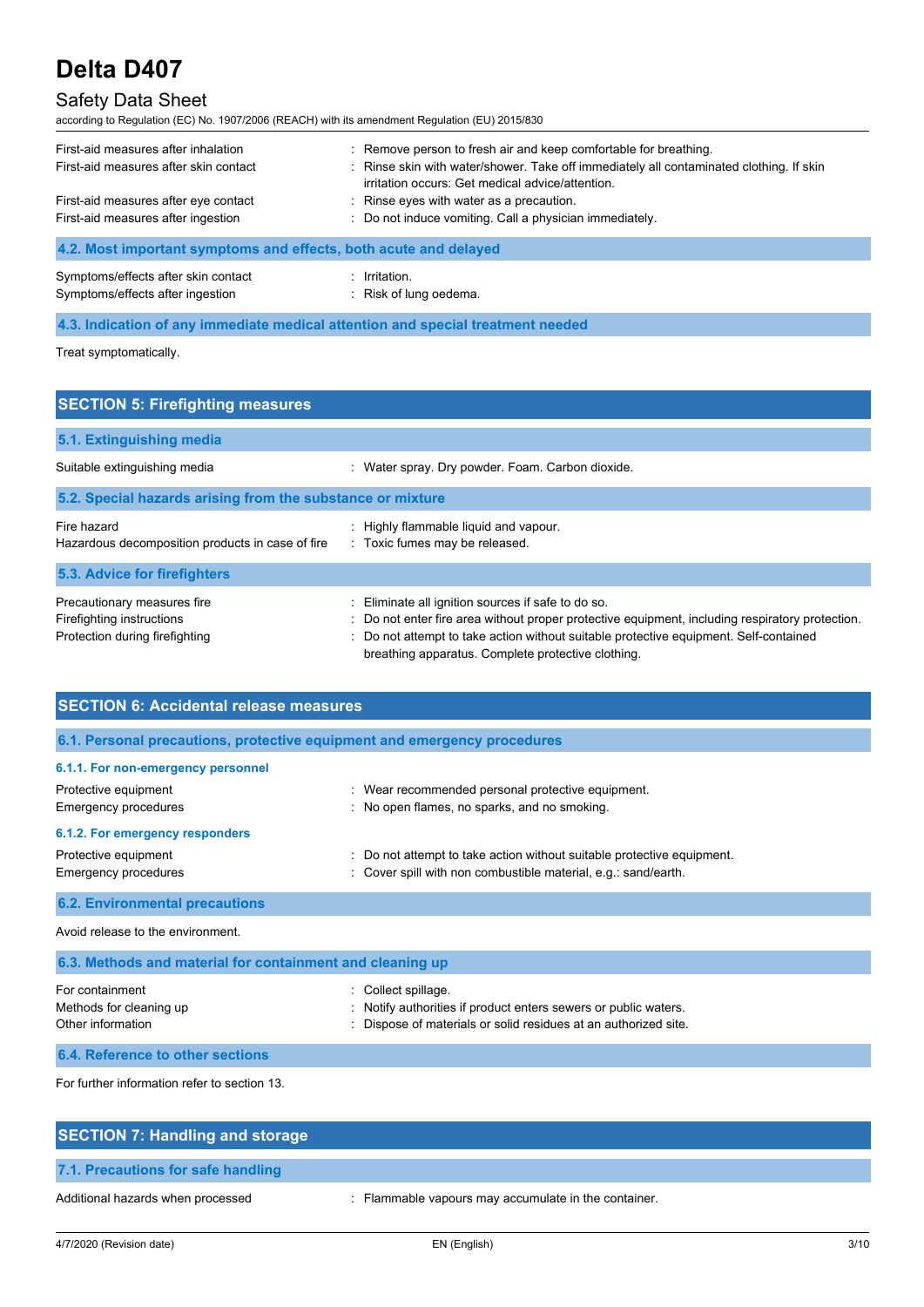

# **SAFETY DATA SHEET EDITION: 22/09/2021 PRODUCT CODE: D407**

| Precautions for safe handling<br>Hygiene measures                 | Ensure good ventilation of the work station. Keep away from heat, hot surfaces, sparks,<br>open flames and other ignition sources. No smoking. Ground/bond container and receiving<br>equipment. Use only non-sparking tools. Take precautionary measures against static<br>discharge. Flammable vapours may accumulate in the container. Use explosion-proof<br>equipment. Wear personal protective equipment. Avoid contact with skin and eyes.<br>: Wash contaminated clothing before reuse. Do not eat, drink or smoke when using this<br>product. Always wash hands after handling the product. |
|-------------------------------------------------------------------|------------------------------------------------------------------------------------------------------------------------------------------------------------------------------------------------------------------------------------------------------------------------------------------------------------------------------------------------------------------------------------------------------------------------------------------------------------------------------------------------------------------------------------------------------------------------------------------------------|
| 7.2. Conditions for safe storage, including any incompatibilities |                                                                                                                                                                                                                                                                                                                                                                                                                                                                                                                                                                                                      |
| Technical measures<br>Storage conditions                          | : Ground/bond container and receiving equipment.<br>: Store in a well-ventilated place. Keep cool. Keep container tightly closed. Store locked up.                                                                                                                                                                                                                                                                                                                                                                                                                                                   |

# **7.3. Specific end use(s)**

Activator.

# **SECTION 8: Exposure controls/personal protection**

## **8.1. Control parameters**

# **8.1.1 National occupational exposure and biological limit values**

## No additional information available

## **8.1.2. Recommended monitoring procedures**

No additional information available

## **8.1.3. Air contaminants formed**

# No additional information available

## **8.1.4. DNEL and PNEC**

No additional information available

## **8.1.5. Control banding**

No additional information available

**8.2. Exposure controls**

# **8.2.1. Appropriate engineering controls**

## **Appropriate engineering controls:**

Ensure good ventilation of the work station.

## **8.2.2. Personal protection equipment**

**Personal protective equipment symbol(s):**



## **8.2.2.1. Eye and face protection**

| Eye protection: |  |
|-----------------|--|
| Safety glasses  |  |

# **8.2.2.2. Skin protection**

**Skin and body protection:**

Wear suitable protective clothing

# **Hand protection:**

Protective gloves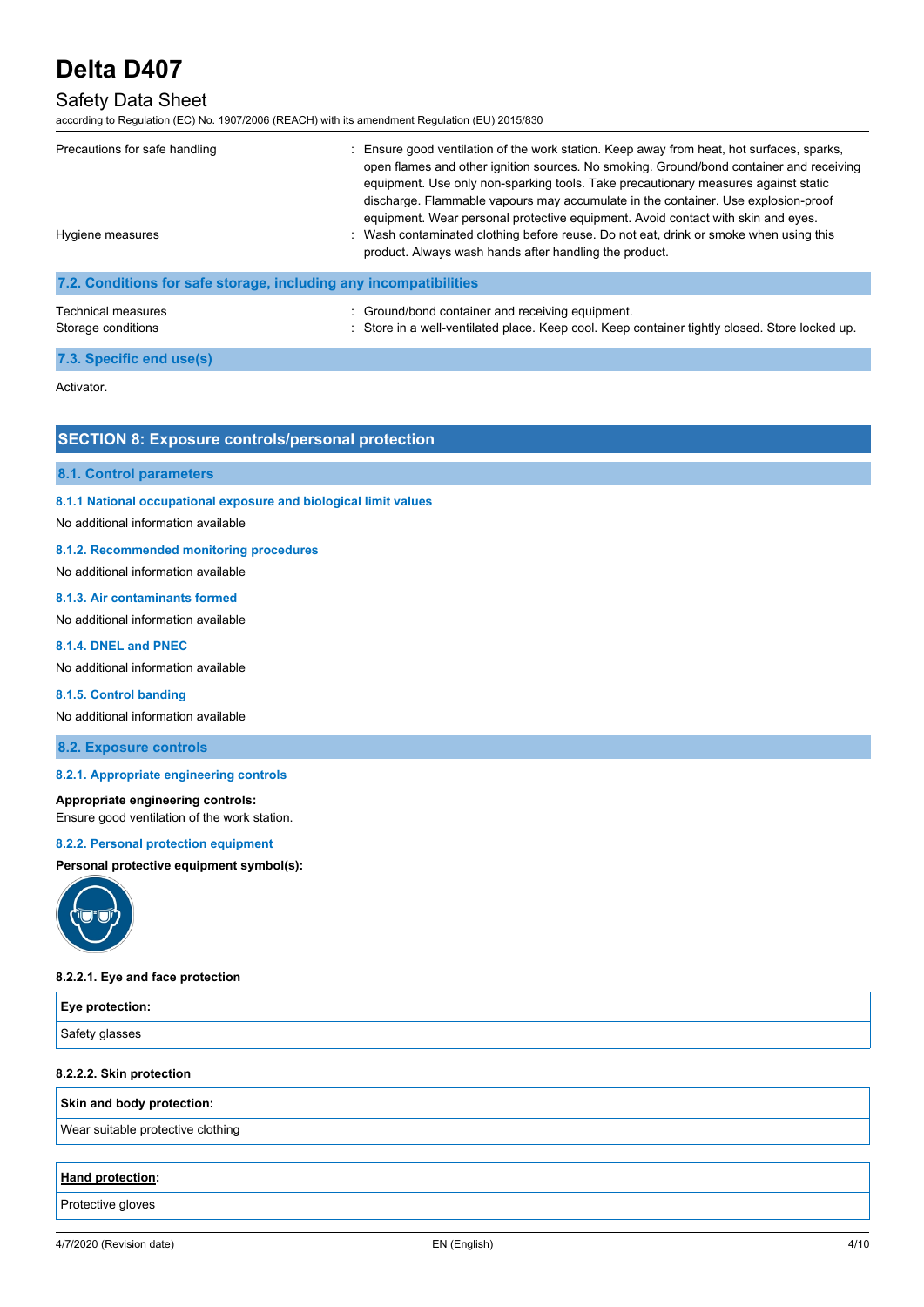

## **8.2.2.3. Respiratory protection**

#### **Respiratory protection:**

In case of insufficient ventilation, wear suitable respiratory equipment

#### **8.2.2.4. Thermal hazards**

No additional information available

#### **8.2.3. Environmental exposure controls**

#### **Environmental exposure controls:**

Avoid release to the environment.

# **SECTION 9: Physical and chemical properties**

| 9.1. Information on basic physical and chemical properties                                                                                                                                                           |                                                                                                                                                                                                             |
|----------------------------------------------------------------------------------------------------------------------------------------------------------------------------------------------------------------------|-------------------------------------------------------------------------------------------------------------------------------------------------------------------------------------------------------------|
| Physical state<br>Appearance<br>Molecular mass<br>Colour<br>Odour<br>Odour threshold                                                                                                                                 | ÷.<br>Liquid<br>Clear, colorless liquid.<br>t.<br>: No data available<br>: Colourless.<br>: Characteristic odour.<br>No data available<br>÷.<br>No data available                                           |
| рH<br>pH solution<br>Relative evaporation rate (butylacetate=1)<br>Relative evaporation rate (ether=1)<br>Melting point                                                                                              | : No data available.<br>Not applicable<br>: No data available<br>: No data available<br>: No data available                                                                                                 |
| Freezing point<br>Boiling point<br>Flash point<br>Critical temperature                                                                                                                                               | No data available<br>×,<br>$>$ 35 °C<br>: -4 °C<br>: No data available                                                                                                                                      |
| Auto-ignition temperature<br>Decomposition temperature<br>Flammability (solid, gas)                                                                                                                                  | : No data available<br>No data available<br>: No data available<br>Not applicable                                                                                                                           |
| Vapour pressure<br>Vapour pressure at 50 °C<br>Critical pressure<br>Relative vapour density at 20 °C<br>Relative density                                                                                             | No data available<br>No data available<br>t.<br>: No data available<br>: No data available<br>÷.<br>$\approx 0.8$                                                                                           |
| Relative density of saturated gas/air mixture<br>Density<br>Relative gas density<br>Solubility                                                                                                                       | : No data available<br>: No data available<br>: No data available<br>No data available.<br>Water: No data available<br>Ethanol: No data available<br>Ether: No data available<br>Acetone: No data available |
| Partition coefficient n-octanol/water (Log Pow)<br>Partition coefficient n-octanol/water (Log Kow)<br>Viscosity, kinematic<br>Viscosity, dynamic<br>Explosive properties<br>Oxidising properties<br>Explosive limits | Organic solvent: No data available<br>No data available<br>No data available<br>٠.<br>No data available<br>: ≈1 mPa·s<br>: No data available.<br>No data available.<br>No data available                    |

Lower explosive limit (LEL)  $\qquad \qquad$ : No data available Upper explosive limit (UEL)  $\qquad \qquad$ : No data available

: No data available No data available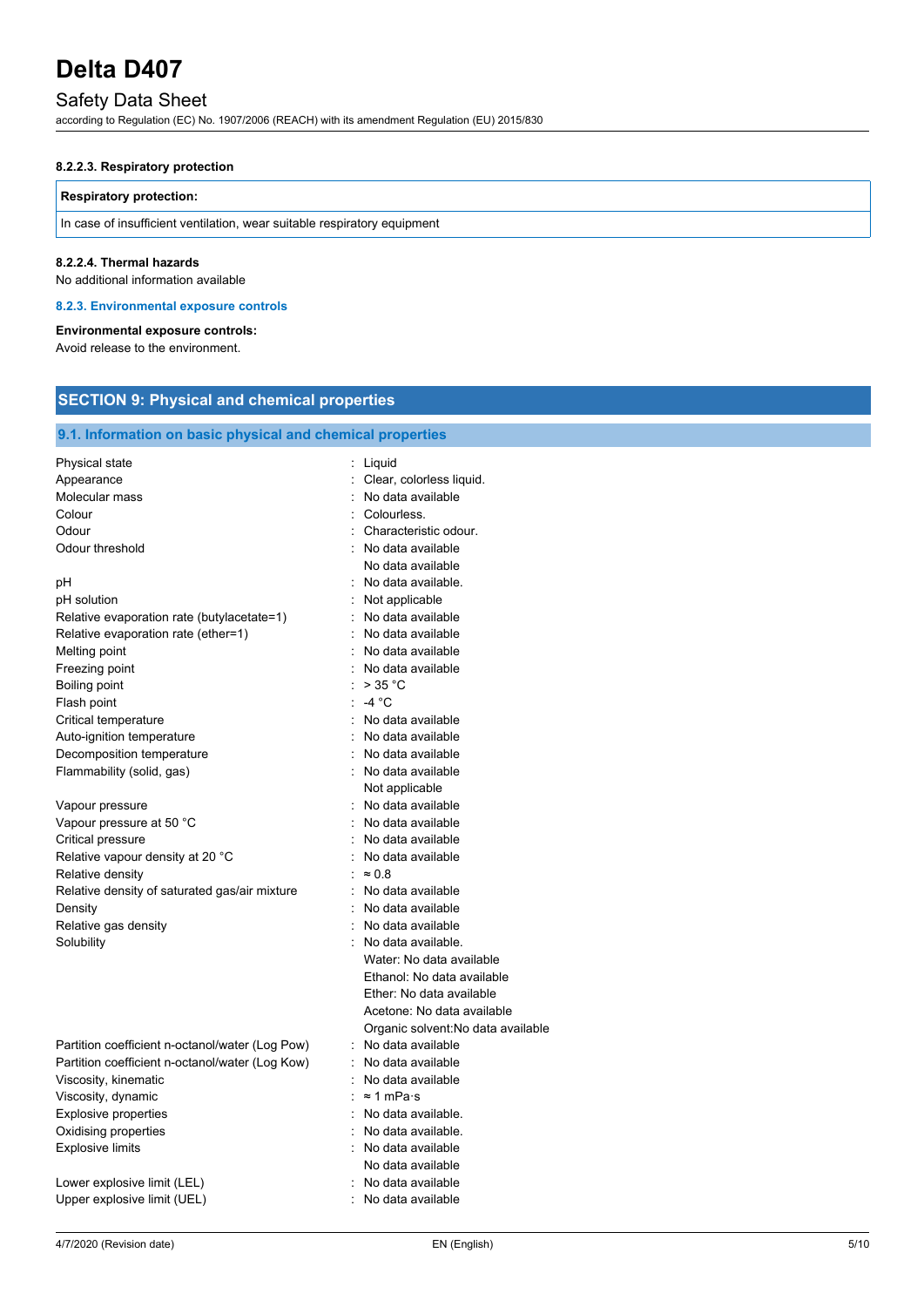

Dust deflagration index <br> **Example 20** index **index**<br> **Example 20** index **index**<br> **Example 20** index

**9.2. Other information**

No additional information available

# **SECTION 10: Stability and reactivity**

#### **10.1. Reactivity**

Highly flammable liquid and vapour.

**10.2. Chemical stability**

Stable under normal conditions.

**10.3. Possibility of hazardous reactions**

No dangerous reactions known under normal conditions of use.

**10.4. Conditions to avoid**

Avoid contact with hot surfaces. Heat. No flames, no sparks. Eliminate all sources of ignition.

**10.5. Incompatible materials**

No additional information available

**10.6. Hazardous decomposition products**

Under normal conditions of storage and use, hazardous decomposition products should not be produced.

| <b>SECTION 11: Toxicological information</b>                                    |                                                        |
|---------------------------------------------------------------------------------|--------------------------------------------------------|
| 11.1 Information on toxicological effects                                       |                                                        |
| Acute toxicity (oral)<br>Acute toxicity (dermal)<br>Acute toxicity (inhalation) | : Not classified<br>Not classified<br>: Not classified |
| Hydrocarbons, C6-C7, n-alkanes, isoalkanes, cyclics, <5% n-hexane               |                                                        |
| LD50 dermal rat                                                                 | 2800 - 3100 mg/kg bodyweight Animal: rat               |
| LC50 inhalation rat (mg/l)                                                      | > 25.2 mg/l air Animal: rat                            |
| Skin corrosion/irritation                                                       | : Causes skin irritation.<br>pH: No data available.    |
| Serious eye damage/irritation                                                   | : Not classified<br>pH: No data available.             |
| Respiratory or skin sensitisation                                               | : Not classified                                       |
| Germ cell mutagenicity                                                          | Not classified                                         |
| Carcinogenicity                                                                 | : Not classified                                       |
| Reproductive toxicity                                                           | Not classified                                         |
| STOT-single exposure                                                            | : May cause drowsiness or dizziness.                   |
| Hydrocarbons, C6-C7, n-alkanes, isoalkanes, cyclics, <5% n-hexane               |                                                        |
| STOT-single exposure                                                            | May cause drowsiness or dizziness.                     |
| STOT-repeated exposure                                                          | : Not classified                                       |
| Aspiration hazard                                                               | : Not classified                                       |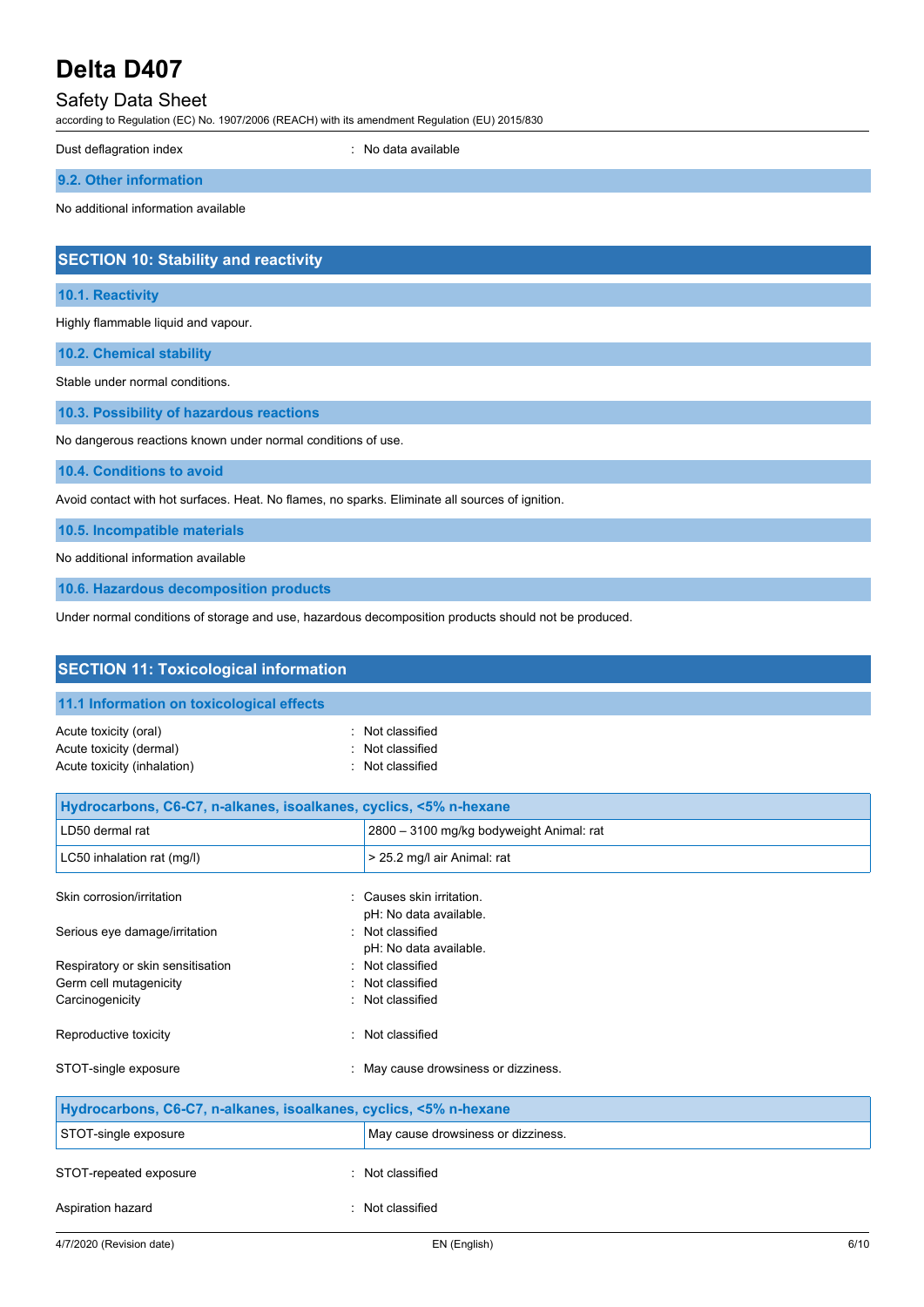

# **SECTION 12: Ecological information**

# **12.1. Toxicity**

| Ecology - general                                | : Toxic to aquatic life with long lasting effects. |
|--------------------------------------------------|----------------------------------------------------|
| Hazardous to the aquatic environment, short-term | : Not classified                                   |
| (acute)                                          |                                                    |
| Hazardous to the aquatic environment, long-term  | : Toxic to aquatic life with long lasting effects. |
| (chronic)                                        |                                                    |
| Not rapidly degradable                           |                                                    |
|                                                  |                                                    |

| Hydrocarbons, C6-C7, n-alkanes, isoalkanes, cyclics, <5% n-hexane |                                                                    |
|-------------------------------------------------------------------|--------------------------------------------------------------------|
| LOEC (chronic)                                                    | 0.32 mg/l Test organisms (species): Daphnia magna Duration: '21 d' |
| NOEC (chronic)                                                    | 0.17 mg/l Test organisms (species): Daphnia magna Duration: '21 d' |
|                                                                   |                                                                    |

# **12.2. Persistence and degradability**

No additional information available

## **12.3. Bioaccumulative potential**

| <b>MXBON PRIMER (BRUSH-ON)</b>                  |                     |
|-------------------------------------------------|---------------------|
| Partition coefficient n-octanol/water (Log Pow) | I No data available |
| Partition coefficient n-octanol/water (Log Kow) | l No data available |

## **12.4. Mobility in soil**

#### No additional information available

| 12.5. Results of PBT and vPvB assessment      |
|-----------------------------------------------|
| <b>MXBON PRIMER (BRUSH-ON)</b>                |
| PBT: not relevant – no registration required  |
| vPvB: not relevant – no registration required |
| .                                             |

# **12.6. Other adverse effects**

No additional information available

| <b>SECTION 13: Disposal considerations</b>        |                                                                                                                                                       |
|---------------------------------------------------|-------------------------------------------------------------------------------------------------------------------------------------------------------|
| 13.1. Waste treatment methods                     |                                                                                                                                                       |
| Waste treatment methods<br>Additional information | : Dispose of contents/container in accordance with licensed collector's sorting instructions.<br>: Flammable vapours may accumulate in the container. |

# **SECTION 14: Transport information**

| In accordance with ADR / IMDG / IATA / ADN / RID |                             |                          |                             |                             |  |
|--------------------------------------------------|-----------------------------|--------------------------|-----------------------------|-----------------------------|--|
| <b>ADR</b>                                       | <b>IMDG</b>                 | <b>IATA</b>              | <b>ADN</b>                  | <b>RID</b>                  |  |
| 14.1. UN number                                  |                             |                          |                             |                             |  |
| <b>UN 1993</b>                                   | <b>UN 1993</b>              | <b>UN 1993</b>           | <b>UN 1993</b>              | <b>UN 1993</b>              |  |
| 14.2. UN proper shipping name                    |                             |                          |                             |                             |  |
| FLAMMABLE LIQUID,<br>N.O.S.                      | FLAMMABLE LIQUID,<br>N.O.S. | Flammable liquid, n.o.s. | FLAMMABLE LIQUID,<br>N.O.S. | FLAMMABLE LIQUID,<br>N.O.S. |  |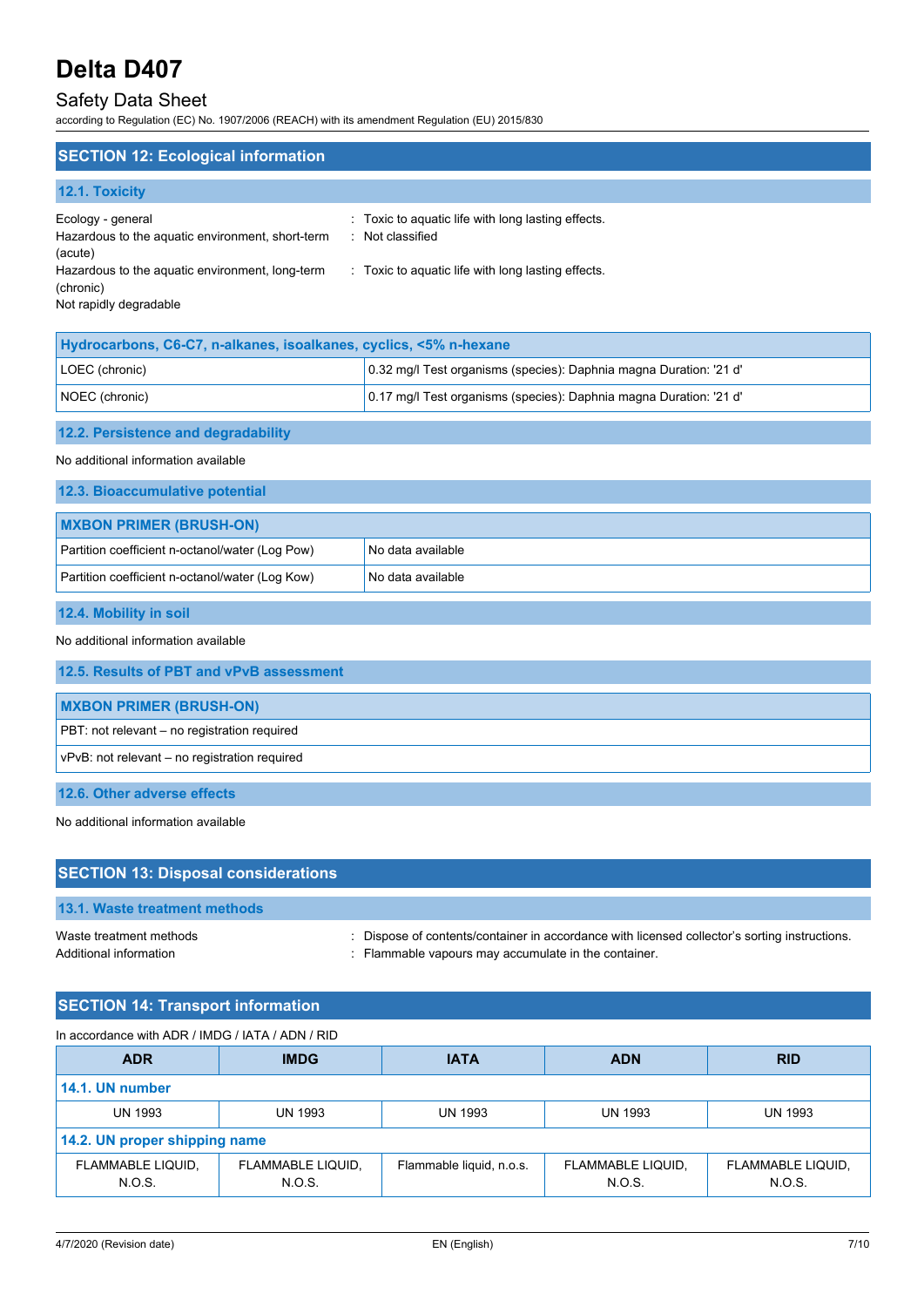

# **SAFETY DATA SHEET EDITION: 22/09/2021 PRODUCT CODE: D407**

| <b>Transport document description</b>                                                            |                                                                                                         |                                                                                           |                                                                                    |                                                                                           |
|--------------------------------------------------------------------------------------------------|---------------------------------------------------------------------------------------------------------|-------------------------------------------------------------------------------------------|------------------------------------------------------------------------------------|-------------------------------------------------------------------------------------------|
| UN 1993 FLAMMABLE<br>LIQUID, N.O.S., 3, II, (D/E),<br><b>ENVIRONMENTALLY</b><br><b>HAZARDOUS</b> | UN 1993 FLAMMARLE<br>LIQUID, N.O.S., 3, II,<br><b>MARINE</b><br>POLLUTANT/ENVIRONME<br>NTALLY HAZARDOUS | UN 1993 Flammable liquid,<br>n.o.s., 3, II,<br><b>FNVIRONMENTALLY</b><br><b>HAZARDOUS</b> | UN 1993 FLAMMABLE<br>LIQUID, N.O.S., 3, II,<br>ENVIRONMENTALLY<br><b>HAZARDOUS</b> | UN 1993 FLAMMABLE<br>LIQUID, N.O.S., 3, II,<br><b>ENVIRONMENTALLY</b><br><b>HAZARDOUS</b> |
| 14.3. Transport hazard class(es)                                                                 |                                                                                                         |                                                                                           |                                                                                    |                                                                                           |
| 3                                                                                                | 3                                                                                                       | 3                                                                                         | 3                                                                                  | 3                                                                                         |
| B                                                                                                | $\bullet$                                                                                               | $\overline{\mathbf{a}}$                                                                   | 粵                                                                                  | V                                                                                         |
| 14.4. Packing group                                                                              |                                                                                                         |                                                                                           |                                                                                    |                                                                                           |
| Ш                                                                                                | $\mathbf{II}$                                                                                           | $\mathbf{I}$                                                                              | $\mathbf{H}$                                                                       | $\mathbf{H}$                                                                              |
| <b>14.5. Environmental hazards</b>                                                               |                                                                                                         |                                                                                           |                                                                                    |                                                                                           |
| Dangerous for the<br>environment: Yes                                                            | Dangerous for the<br>environment: Yes<br>Marine pollutant: Yes                                          | Dangerous for the<br>environment Yes                                                      | Dangerous for the<br>environment: Yes                                              | Dangerous for the<br>environment: Yes                                                     |
| No supplementary information available                                                           |                                                                                                         |                                                                                           |                                                                                    |                                                                                           |

# **14.6. Special precautions for user**

# **Overland transport**

| Classification code (ADR)                           |   | F <sub>1</sub>                   |
|-----------------------------------------------------|---|----------------------------------|
| Special provisions (ADR)                            |   | 274, 601, 640D                   |
| Limited quantities (ADR)                            |   | 11                               |
| Excepted quantities (ADR)                           |   | E2                               |
| Packing instructions (ADR)                          |   | P001, IBC02, R001                |
| Mixed packing provisions (ADR)                      |   | <b>MP19</b>                      |
| Portable tank and bulk container instructions (ADR) | ÷ | T7                               |
| Portable tank and bulk container special provisions | ÷ | TP1, TP8, TP28                   |
| (ADR)                                               |   |                                  |
| Tank code (ADR)                                     |   | LGBF                             |
| Vehicle for tank carriage                           |   | <b>FL</b>                        |
| Transport category (ADR)                            |   | 2                                |
| Special provisions for carriage - Operation (ADR)   | ÷ | S <sub>2</sub> , S <sub>20</sub> |
| Hazard identification number (Kemler No.)           |   | 33                               |
| Orange plates                                       |   |                                  |
|                                                     |   | <u>33</u>                        |
|                                                     |   | 1993                             |
| Tunnel restriction code (ADR)                       |   | : D/E                            |
| EAC code                                            |   | $: \cdot$ 3YE                    |
| <b>Transport by sea</b>                             |   |                                  |
| Special provisions (IMDG)                           |   | 274                              |
| Limited quantities (IMDG)                           |   | 1 <sub>L</sub>                   |
| Excepted quantities (IMDG)                          |   | E2                               |
| Packing instructions (IMDG)                         |   | P001                             |
| IBC packing instructions (IMDG)                     |   | IBC02                            |
| Tank instructions (IMDG)                            |   | T7                               |
| Tank special provisions (IMDG)                      |   | TP1, TP28, TP8                   |
| EmS-No. (Fire)                                      |   | F-E                              |
| EmS-No. (Spillage)                                  |   | S-E                              |
| Stowage category (IMDG)                             |   | B                                |
| Air transport                                       |   |                                  |
| PCA Excepted quantities (IATA)                      |   | E <sub>2</sub>                   |
|                                                     |   |                                  |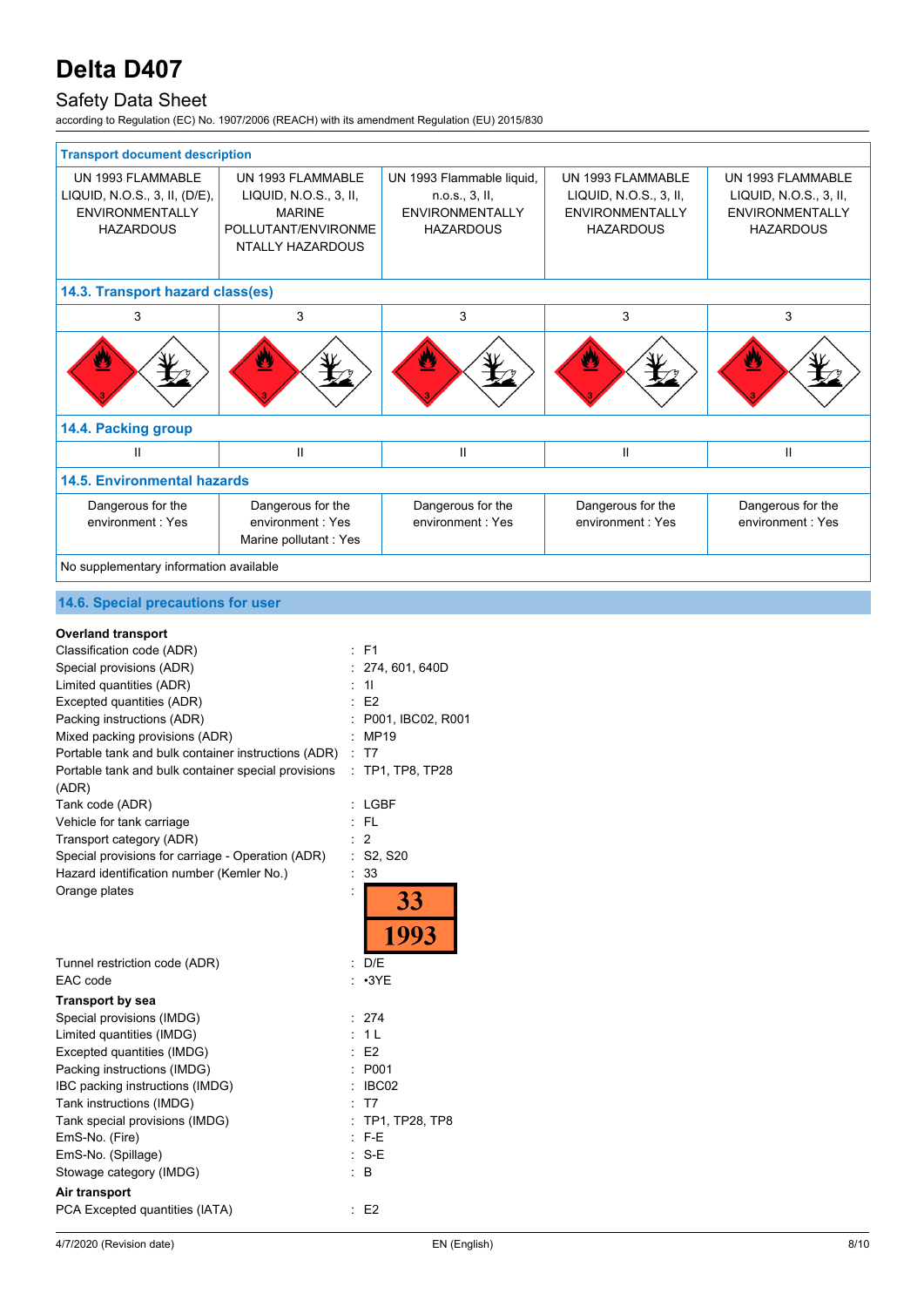

| PCA Limited quantities (IATA)                       |   | Y341             |
|-----------------------------------------------------|---|------------------|
| PCA limited quantity max net quantity (IATA)        |   | 1L               |
| PCA packing instructions (IATA)                     |   | 353              |
| PCA max net quantity (IATA)                         |   | : 5L             |
| CAO packing instructions (IATA)                     |   | 364              |
| CAO max net quantity (IATA)                         |   | 60L              |
| Special provisions (IATA)                           |   | : A3             |
| ERG code (IATA)                                     |   | : 3H             |
| Inland waterway transport                           |   |                  |
| Classification code (ADN)                           |   | $E$ F1           |
| Special provisions (ADN)                            |   | : 274,601,640C   |
| Limited quantities (ADN)                            |   | : 1L             |
| Excepted quantities (ADN)                           |   | E2               |
| Carriage permitted (ADN)                            |   | : T              |
| Equipment required (ADN)                            |   | $:$ PP, EX, A    |
| Ventilation (ADN)                                   |   | : VE01           |
| Number of blue cones/lights (ADN)                   |   | 1                |
| <b>Rail transport</b>                               |   |                  |
| Classification code (RID)                           | ÷ | F <sub>1</sub>   |
| Special provisions (RID)                            |   | 274, 601, 640C   |
| Limited quantities (RID)                            |   | 1L               |
| Excepted quantities (RID)                           |   | E2               |
| Packing instructions (RID)                          |   | P001             |
| Mixed packing provisions (RID)                      |   | MP19             |
| Portable tank and bulk container instructions (RID) |   | $\pm$ T7         |
| Portable tank and bulk container special provisions |   | : TP1, TP8, TP28 |
| (RID)                                               |   |                  |
| Tank codes for RID tanks (RID)                      |   | L1.5BN           |
| Transport category (RID)                            |   | 2                |
| Colis express (express parcels) (RID)               |   | : CE7            |
| Hazard identification number (RID)                  |   | 33               |
|                                                     |   |                  |

**14.7. Transport in bulk according to Annex II of Marpol and the IBC Code**

Not applicable

# **SECTION 15: Regulatory information**

**15.1. Safety, health and environmental regulations/legislation specific for the substance or mixture**

#### **15.1.1. EU-Regulations**

| The following restrictions are applicable according to Annex XVII of the REACH Regulation (EC) No 1907/2006: |                                                                                           |  |
|--------------------------------------------------------------------------------------------------------------|-------------------------------------------------------------------------------------------|--|
| Reference code                                                                                               | Applicable on                                                                             |  |
| 3(a)                                                                                                         | D407 PRIMER (BRUSH-ON); Hydrocarbons, C6-C7, n-alkanes, isoalkanes, cyclics, <5% n-hexane |  |
| 3(b)                                                                                                         | D407 PRIMER (BRUSH-ON); Hydrocarbons, C6-C7, n-alkanes, isoalkanes, cyclics, <5% n-hexane |  |
| 3(c)                                                                                                         | D407 PRIMER (BRUSH-ON); Hydrocarbons, C6-C7, n-alkanes, isoalkanes, cyclics, <5% n-hexane |  |
| 40.                                                                                                          | D407 PRIMER (BRUSH-ON); Hydrocarbons, C6-C7, n-alkanes, isoalkanes, cyclics, <5% n-hexane |  |

Contains no substance on the REACH candidate list

Organic solvent

Contains no REACH Annex XIV substances

Contains no substance subject to REGULATION (EU) No 649/2012 OF THE EUROPEAN PARLIAMENT AND OF THE COUNCIL of 4 July 2012 concerning the export and import of hazardous chemicals.

Contains no substance subject to Regulation (EU) No 2019/1021 of the European Parliament and of the Council of 20 June 2019 on persistent organic pollutants